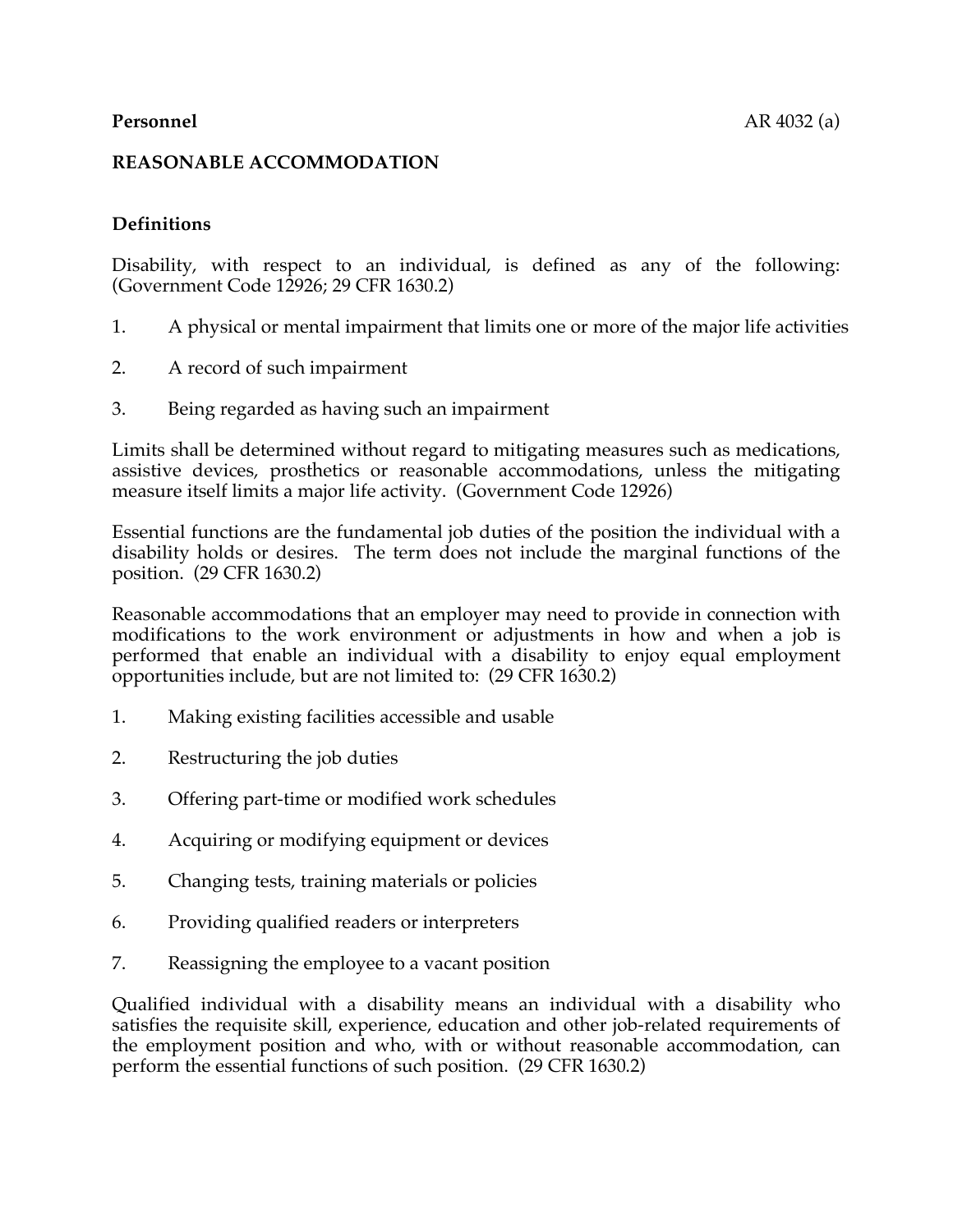Undue hardship is a determination based on an individualized assessment of current circumstances that shows that a specific reasonable accommodation would cause significant difficulty or expense. A determination of undue hardship should be based on several factors, including: (29 CFR 1630.2)

- 1. The nature and net cost of the accommodation needed, taking into consideration the availability of tax credits and deductions and/or outside funding
- 2. The overall financial resources of the facility making the reasonable accommodation, the number of persons employed at this facility, the effect on expenses and resources of the facility, or the impact on the operations of the facility
- 3. The overall financial resources, size, number of employees, and the number, type and location of facilities of the district
- 4. The type of operation of the district, including the structure and functions of the workforce, the geographic separateness, and the administrative or fiscal relationship of the facility involved in making the accommodation
- 5. The impact of the accommodation on the operation of the facility, including the impact on the ability of other employees to perform their duties and the impact on the facility's ability to conduct business.

#### **Requests for Reasonable Accommodation**

The district designates the position specified in BP 4030 - Nondiscrimination in Employment as the coordinator of its efforts to comply with the Americans with Disabilities Act (ADA) and to investigate any and all related complaints.

(cf. 4030 - Nondiscrimination in Employment) (cf. 4031 - Complaints Concerning Discrimination in Employment)

When requesting reasonable accommodation, the employee or employee's representative shall inform the employee's supervisor that he/she needs a change at work for a reason related to a medical condition.

When requesting reasonable accommodation during the hiring process, a job applicant shall inform the coordinator that he/she will need a reasonable accommodation for the process.

Employees' requests for reasonable accommodation may first be considered informally by the site administrator. The site administrator shall consult with the coordinator before any decision as to accommodation is made.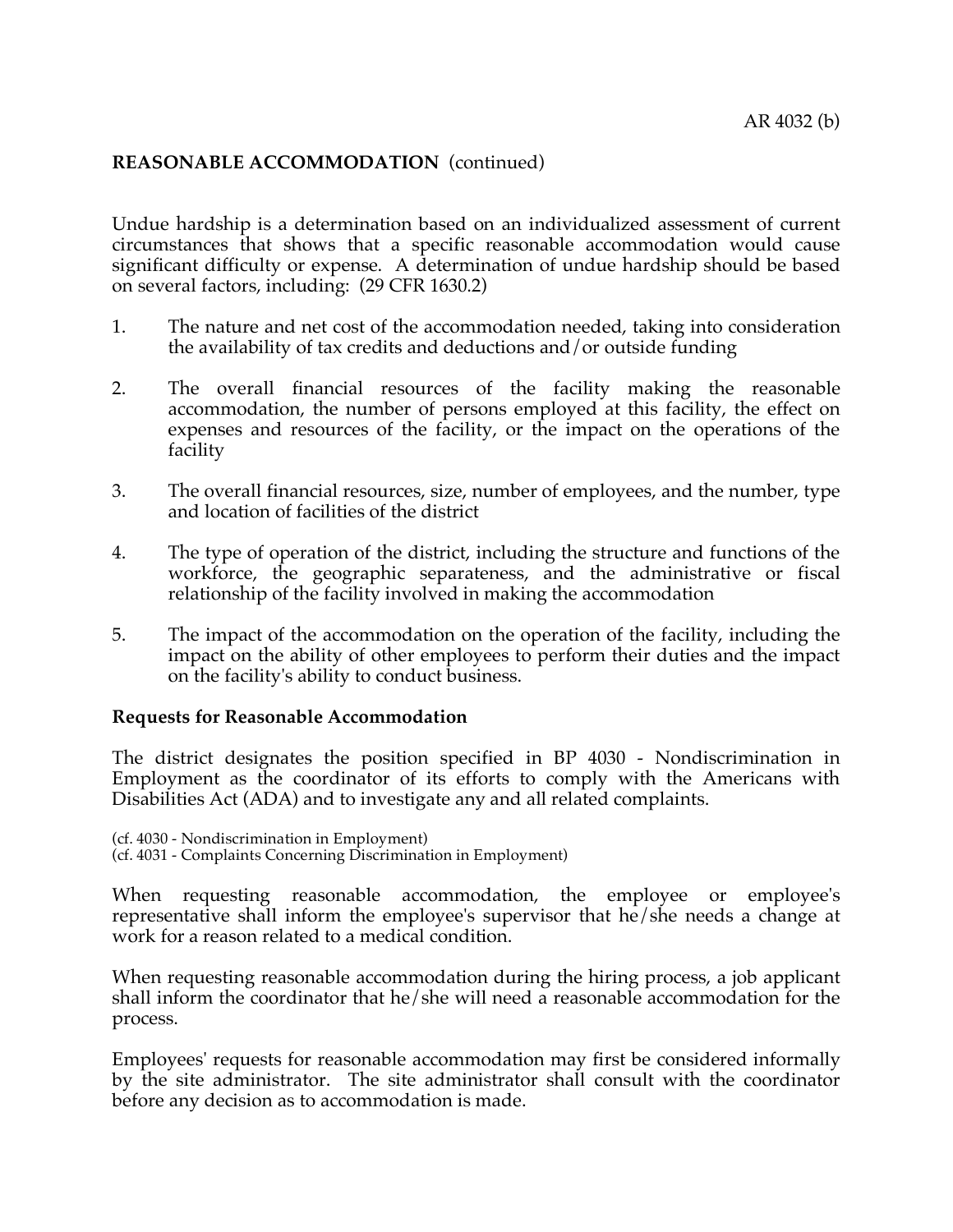When the disability and/or the need for accommodation is not obvious, the coordinator may ask the employee to supply reasonable documentation about his/her disability. In requesting this documentation, the coordinator shall specify the types of information that are being sought about the employee's condition, the employee's functional limitations and the need for reasonable accommodation. The employee may be asked to sign a limited release allowing the district to submit a list of specific questions to the health care or vocational professional.

If the documentation submitted by the employee does not specify the existence of a qualifying disability and explain the need for reasonable accommodation, the district may require the employee to submit to an examination by a health care professional selected and paid for by the district.

Upon receiving a request to reasonably accommodate a qualified employee with a disability, the coordinator shall:

- 1. Determine the essential functions of the job
- 2. Engage in an informal, interactive process with the employee to review the request for accommodation, identify the precise limitations resulting from the disability, identify potential means for providing accommodation, and assess their effectiveness
- 3. Develop a plan for reasonable accommodation, which is effective and allows the employee to perform the essential functions of the job or to gain equal access to a benefit or privilege of employment and does not impose undue hardship on the district

To qualify for a job, an individual shall not pose a significant risk of substantial harm to himself/herself or others in the workplace, which cannot be eliminated or reduced by reasonable accommodation. (29 CFR 1630.2)

The determination of whether an individual poses a significant risk of substantial harm to himself/herself or others shall be made on a case-by-case basis and shall be based on objective, factual evidence, taking into consideration the duration of the risks, the nature and severity of the potential harm, the likelihood that the potential harm will occur and the imminence of potential harm. (29 CFR 1630.2)

The coordinator may confer with the site administrator, the district medical advisor and/or other district staff before making a final decision as to the accommodation.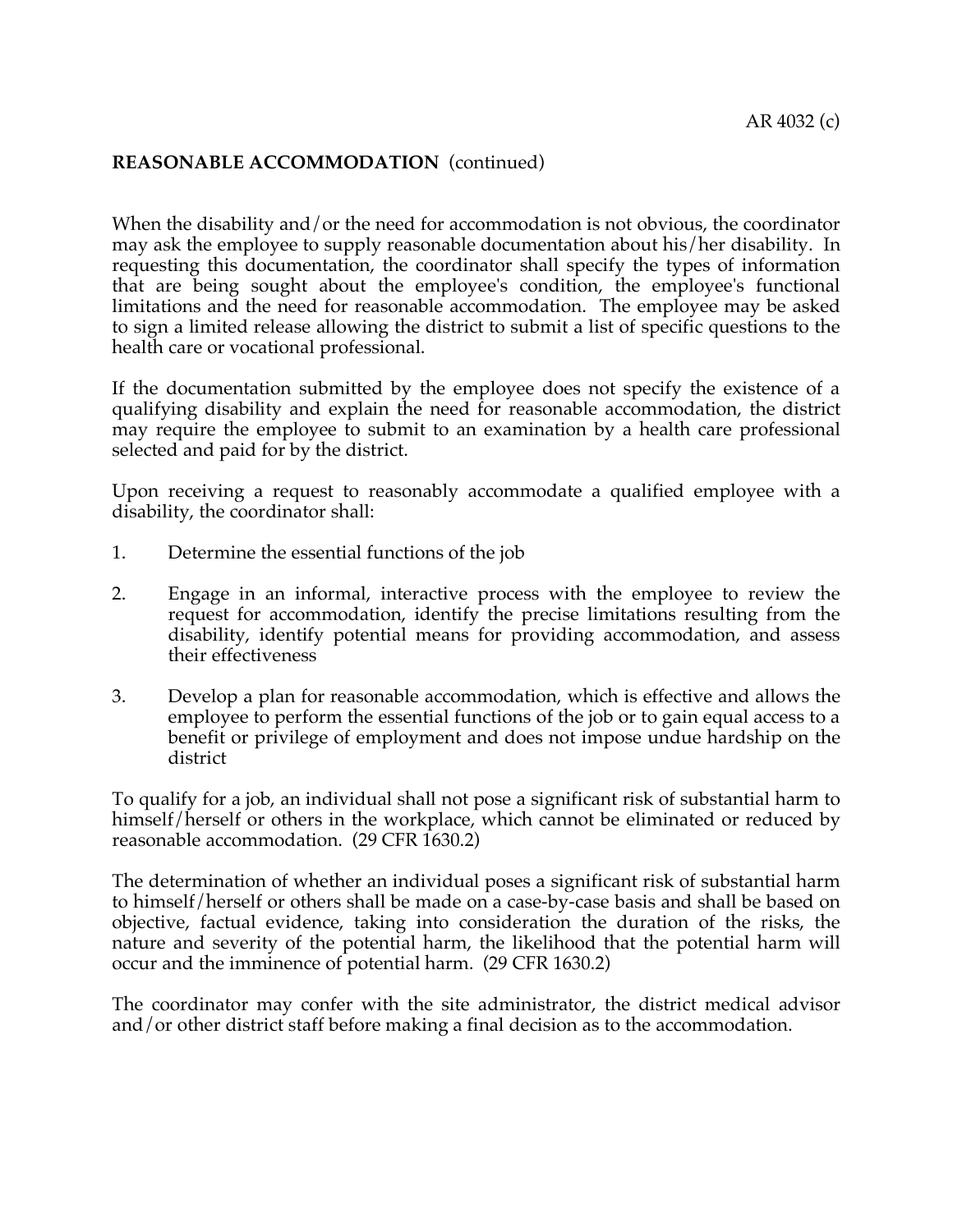#### **Reasonable Accommodation Committee**

The coordinator may appoint a Reasonable Accommodation Committee to review or assist in the development of appropriate plans to reasonably accommodate an employee or qualified job applicant who has requested an adjustment in work duties or environment because of known physical or mental disabilities. The membership of this committee may change on a case-by-case basis. The committee may include:

- 1. A district administrator
- 2. A site administrator
- 3. A medical advisor or rehabilitation specialist
- 4. A certificated employee
- 5. A classified employee

Committee members shall be selected on the basis of their knowledge of the relevant issues, including:

- 1. The specific functions and duties required in the position
- 2. The physical work environment
- 3. Available accommodations

At the coordinator's discretion, the employee or applicant requesting accommodation may participate in or be excluded from committee meetings. If the employee or applicant is excluded from committee meetings, the coordinator shall communicate with him/her so that he/she has the opportunity to interact and contribute to planning the reasonable accommodation.

The coordinator shall take steps to ensure the confidentiality of information related to medical conditions.

#### **Appeal Process**

If the employee or applicant is not satisfied with the decision of the coordinator, he/she may appeal in writing to the Superintendent or designee. This appeal shall be made within 10 working days of receiving the decision and shall include:

- 1. A clear, concise statement of the reasons for the appeal
- 2. A statement of the specific remedy sought